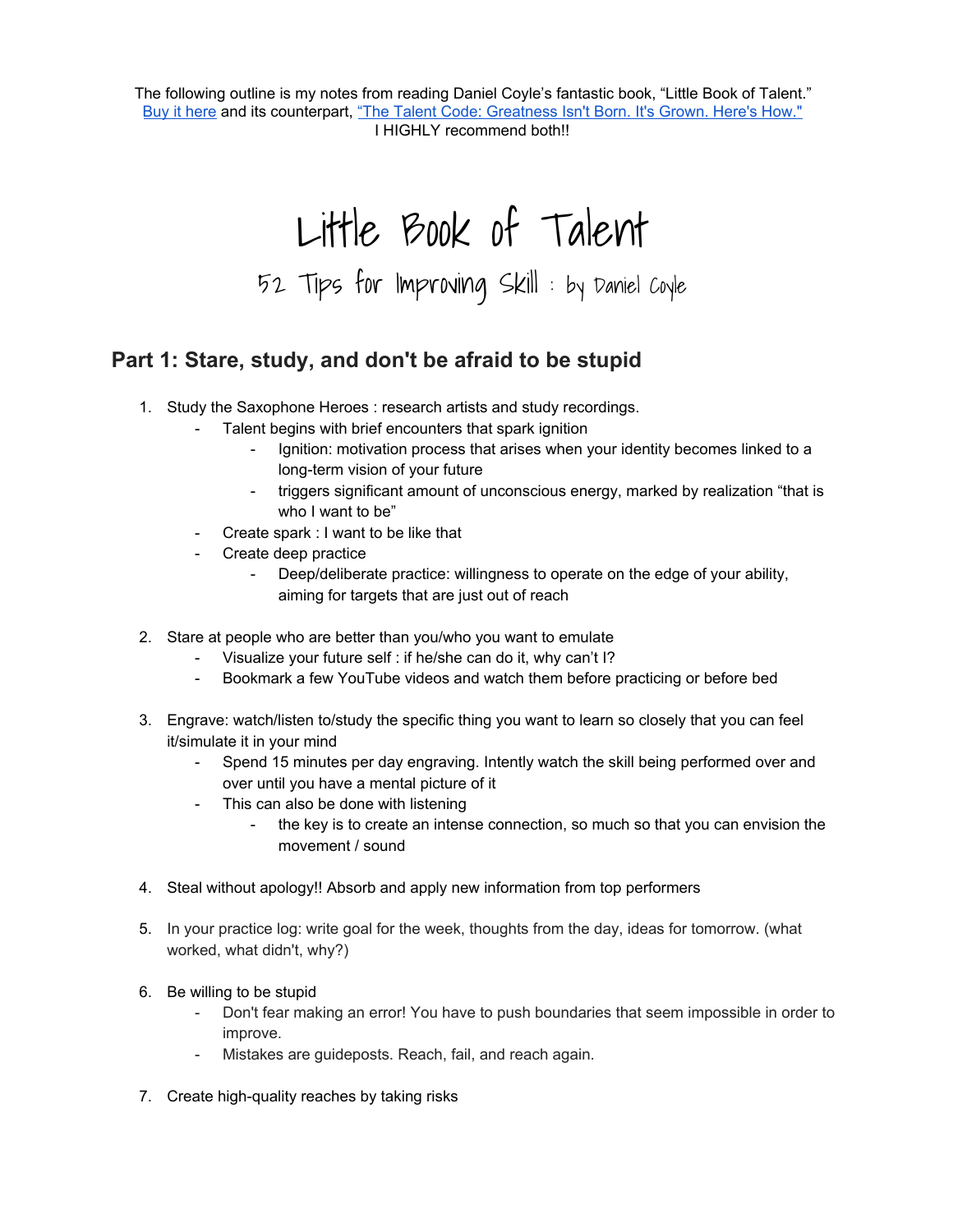- 8. Make shallow practice the enemy
	- Shallow Practice: marked by lack of intensity, vagueness of goals and or/unwillingness to reach beyond current abilities
		- often caused by aversion to making mistakes
		- results in vastly slowed skill acquisition and learning
- 9. Play glacially slow: listen/feel every single movement. Goal: encourage reaching, reinterpret mistakes as information you can use to make the correct move
- 10. *Hard Skill*: precise, consistent, one path, specialized physical pursuits (eg, scale pattern).
	- Reliable, exact, automatic
	- *ABC: Always Be Consistent*
- 11. *Soft Skill*: high-flexibility, agile, many paths to a good result
	- *- RRR: Read, recognize, and react*
- 12. How to build hard skills: work like a careful carpenter. Careful, slow, keenly attuned to errors. Go slowly, make one simple move at a time, immediately fix errors
- 13. How to build soft skills: work like a skateboarder. Build by playing and exploring in a challenging, ever-changing environment. Aggressive, curious, experimental. Always seek ways to challenge yourself. This requires you to be clumsy for a long time
- 14. Never be comfortable with minimum effort
- 15. Be action-oriented and honest with yourself. Even if the truth stings, it is information you can use to get better
- 16. Approach problems with short, clear direction
- 17. Love practicing fundamentals!!! Nurture your core skills

## **Part 2: Find the sweet spot, then reach!**

- 18. Sweet spot: right at the edge of ability where you learn best and fastest.
	- marked by the frequency of mistakes, but also by recognition of those mistakes
	- Three practice zones:
		- 1. comfort zone : run-throughs are made mindlessly
			- Music is at least 80% accurate (successful)
		- 2. sweet spot : engage mind, stretch ability, struggle a bit, recognize and fix mistakes - 50-80% accurate
		- 3. panic zone : drowning, panicked, nervous mess
			- less than 50% accurate
- 19. **Don't measure deep practice in minutes and hours, but count reaches and successful repetitions**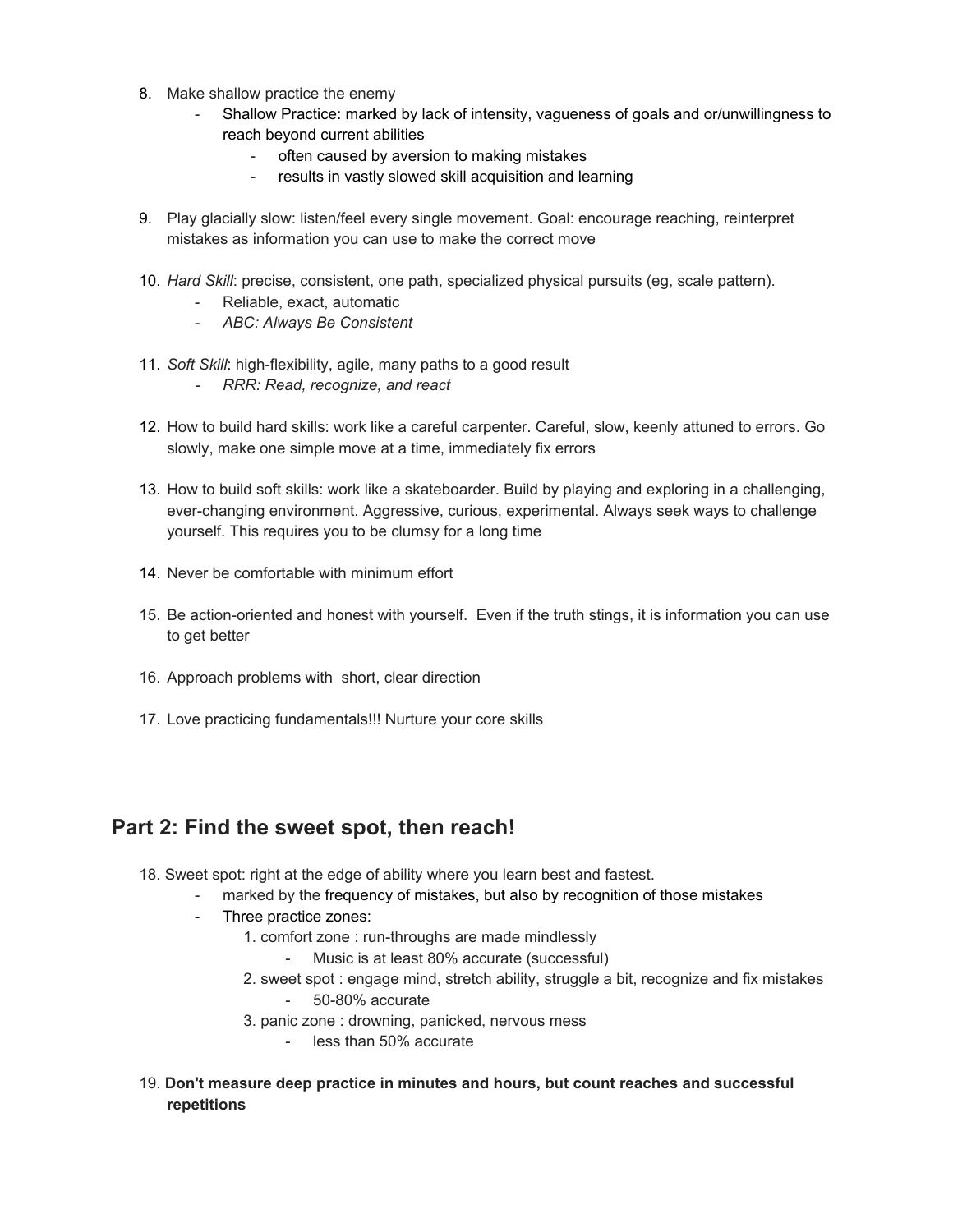- 20. Chunking: take a little bit at a time (after having built a blueprint in your mind).
	- -example : Cut apart scores and practice individual parts, then piece them together. Otherwise, practice can be mindless and routine
- 21. Build one PERFECT chunk per day
- 22. Embrace struggle: no pain, no gain. Ruthlessly pursue fixing even the smallest mistakes
- 23. Don't do drills: play games!!
	- Make the most mundane activities into games -ex. count the number of times you play something perfectly, give one point per time.
	- Each day and week, try and earn more points
- 24. Teach in images, not abstract ideas:
	- ex: decrescendo like a balloon running out of air
	- ex: articulate like the reed is hot
- 25. Mistakes aren't an allergy. Don't ignore them! Look hard at it, don't wince, **take it seriously but never personally**
- 26. If someone walking by can tell what you're playing, you're practicing too fast. Practicing slow is like a magnifying glass
- 27. Close your eyes. Improve body awareness and balance: feel it (and/or mime it)
- 28. Take a nap
	- take a break from the task, then come back with fresh eyes
- 29. Learn new things by exaggerating. This also shows your limits: go too far so you can feel outer edges, then dial back
	- ex: when learning to play loud, blast. This way, you find threshold of what is loud/full versus ugly
- 30. Make positive reaches: tell yourself "center the note," not "oh dear here it comes!!"
- 31. Close the book: helps you actively learn music, versus passively playing it
- 32. Use the sandwich technique:
	- 1. make the correct move
	- 2. then incorrect move
	- 3. correct move again
- 33. Use the 3x10 rule: practice something 3 times with 10 minutes in between each rep
- 34. Give yourself lots of little tests and make targeted goals.
	- ex: perfect playing equals a sticker, cash, chocolate, etc.
	- Helps make practice fun, quick, and repeatable to help track progress
- 35. Choose a practice strategy: REPS
	- $R$ : reaching and repeating
	- Engagement (5x in a row perfectly, restarting when a mistake is made, better than 20x)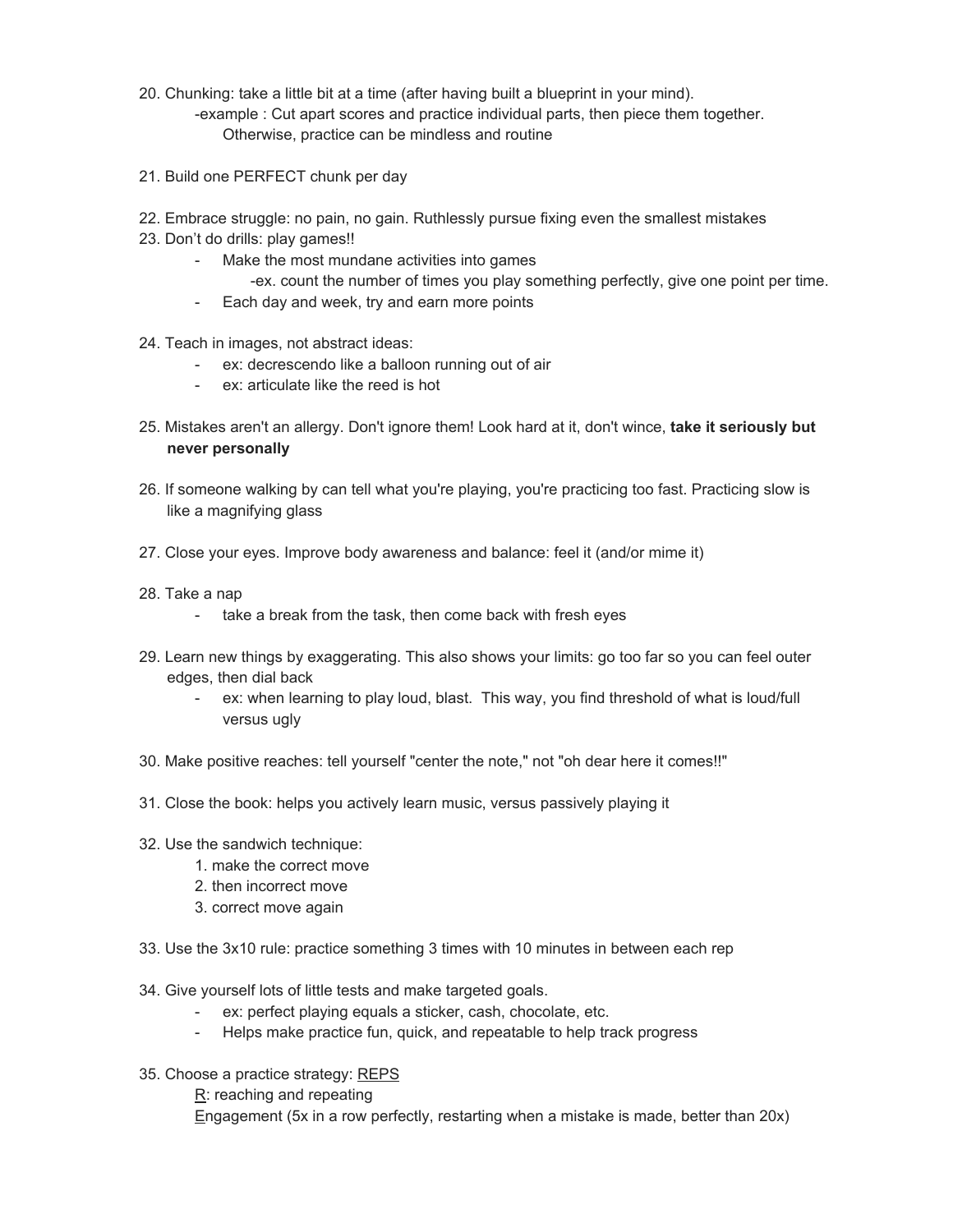**Purposefulness** Strong, speedy feedback

- 36. Stop before you're exhausted
- 37. Practice immediately after performance: helps target and fix weak points while mistakes are fresh
- 38. Watch a mental movie right before sleep :visualize perfect performance
- 39. End on a positive note: small, sweet reward at the end of practice session ex. play your favorite song, however ridiculous, just for fun

## **Part 3: Embrace repetition, cultivate grit, keep long-term goals secret**

40. Embrace repetition: most powerful lever we have to improve our skills.

- Change your mindset: repetition is not a chore, but a tool
- 41. Have a blue collar mindset: work hard, whether or not you feel like it
- 42. For every hour of competition, spend 5-10 hours practicing
	- Reasons why competition slows development:
		- 1. Presence of other people discourages risk, nudging you away from sweet spot
		- 2. Competitions reduce the number of quality reps
		- 3. Pressure of competition distorts priorities, encouraging shortcuts in technique
		- 4. Competitions encourage people to judge by the score, not by how much was learned
- 43. Don't break bad habits: build NEW ones (grow myelin)
	- Improve by building new skills with simple, intense, gradually challenging workouts
	- You'll feel clumsy and awkward at first, but it's the only way new habits grow
	- for more on this, read "Power of Habit" by Charles Dugan
- 44. If you want to learn it, teach it
	- teach each other: watch, teach, learn from one another. Pair up with another student
- 45. Give a new skill a minimum of 8 weeks
	- constructing and honing neural circuitry takes time
	- resilience and grit are vital tools
		- Don't make judgements too early. Give your brain the time it needs to grow
- 46. When stuck, make a shift
	- plateaus happen when your brain reaches a level of automaticity (autopilot)
	- jostle yourself beyond it : see practice tips!
- 47. Cultivate grit
	- Grit: mix of passion, endurance, and persistence that keeps us moving forward despite obstacles
	- search online for grit survey: do you focus on long-term or move from interest to interest?